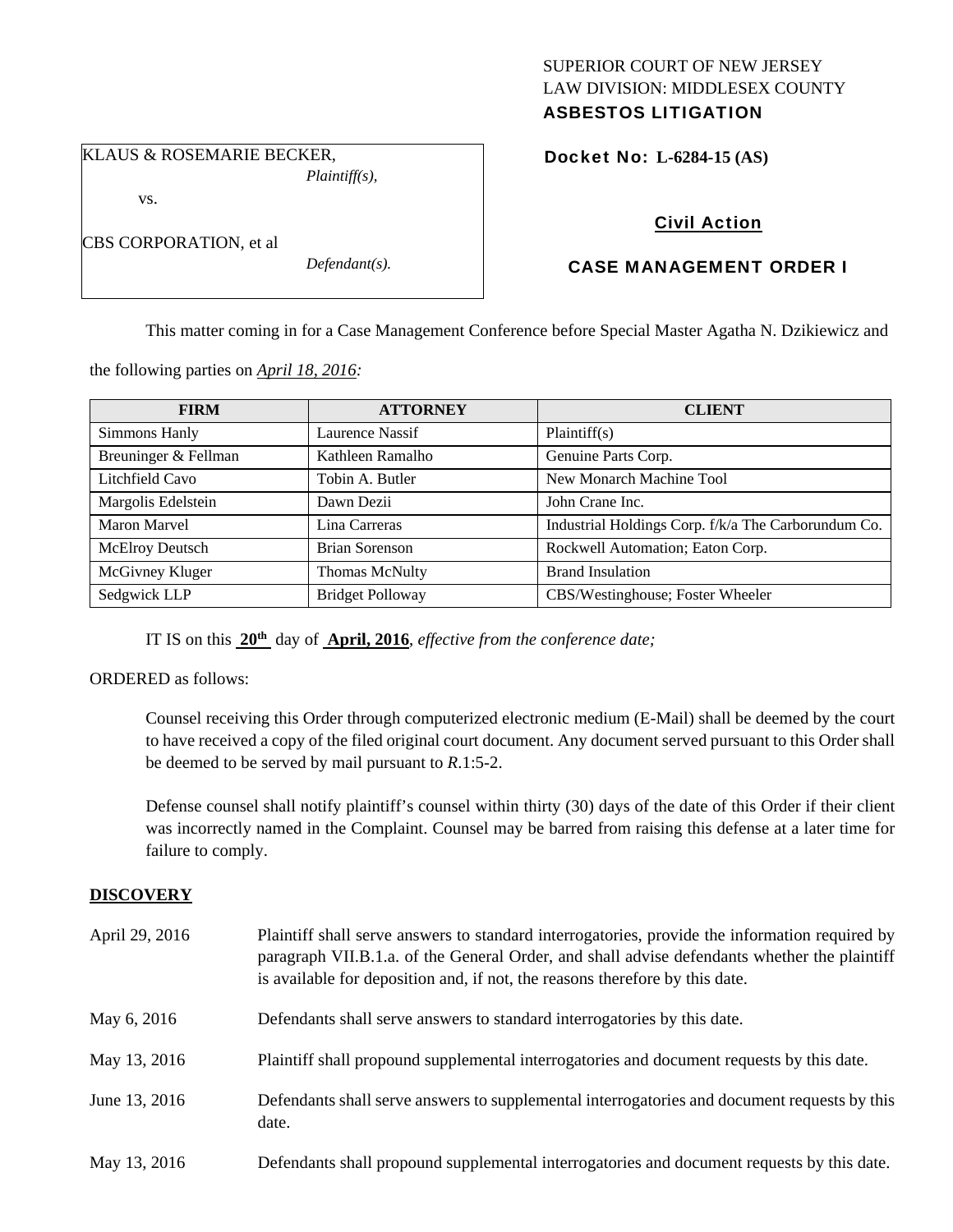| June 13, 2016   | Plaintiff shall serve answers to supplemental interrogatories and document requests by this<br>date.                                                                                                        |
|-----------------|-------------------------------------------------------------------------------------------------------------------------------------------------------------------------------------------------------------|
| August 15, 2016 | Plaintiff depositions shall be concluded by this date. Plaintiff's counsel shall contact the<br>Special Master within one week of this deadline if plaintiff depositions are not completed by<br>this date. |
| August 15, 2016 | Fact discovery, including depositions, shall be completed by this date. Plaintiff's counsel shall<br>contact the Special Master within one week of this deadline if all fact discovery is not<br>completed. |
| August 31, 2016 | Depositions of corporate representatives shall be completed by this date.                                                                                                                                   |

## **EARLY SETTLEMENT**

September 2, 2016 Settlement demands shall be served on all counsel and the Special Master by this date.

#### **SUMMARY JUDGMENT MOTION PRACTICE**

September 2, 2016 Plaintiff's counsel shall advise, in writing, of intent not to oppose motions by this date.

September 16, 2016 Summary judgment motions shall be filed no later than this date.

October 14, 2016 Last return date for summary judgment motions.

### **MEDICAL DEFENSE**

April 29, 2016 Plaintiff shall serve executed medical authorizations (along with answers to interrogatories) by this date. April 29, 2016 Plaintiff shall serve a diagnostic medical report and any medical records in plaintiff's possession by this date. October 17, 2016 Plaintiff shall serve medical expert reports by this date. September 19, 2016 Upon request by defense counsel, plaintiff is to arrange for the transfer of pathology specimens and x-rays, if any, by this date. November 25, 2016 Defendants shall identify its medical experts and serve medical reports, if any, by this date. **In addition, defendants shall notify plaintiff's counsel (as well as all counsel of record) of a joinder in an expert medical defense by this date.** 

#### **LIABILITY EXPERT REPORTS**

- October 17, 2016 Plaintiff shall identify its liability experts and serve liability expert reports or a certified expert statement by this date or waive any opportunity to rely on liability expert testimony.
- November 25, 2016 Defendants shall identify its liability experts and serve liability expert reports, if any, by this date or waive any opportunity to rely on liability expert testimony.

\_\_\_\_\_\_\_\_\_\_\_\_\_\_\_\_\_\_\_\_\_\_\_\_\_\_\_\_\_\_\_\_\_\_\_\_\_\_\_\_\_\_\_\_\_\_\_\_\_\_\_\_\_\_\_\_\_\_\_\_\_\_\_\_\_\_\_\_\_\_\_\_\_\_\_\_\_\_\_\_\_\_\_\_\_\_\_\_\_\_\_\_\_\_\_\_\_\_\_\_\_\_\_\_\_\_\_\_\_\_